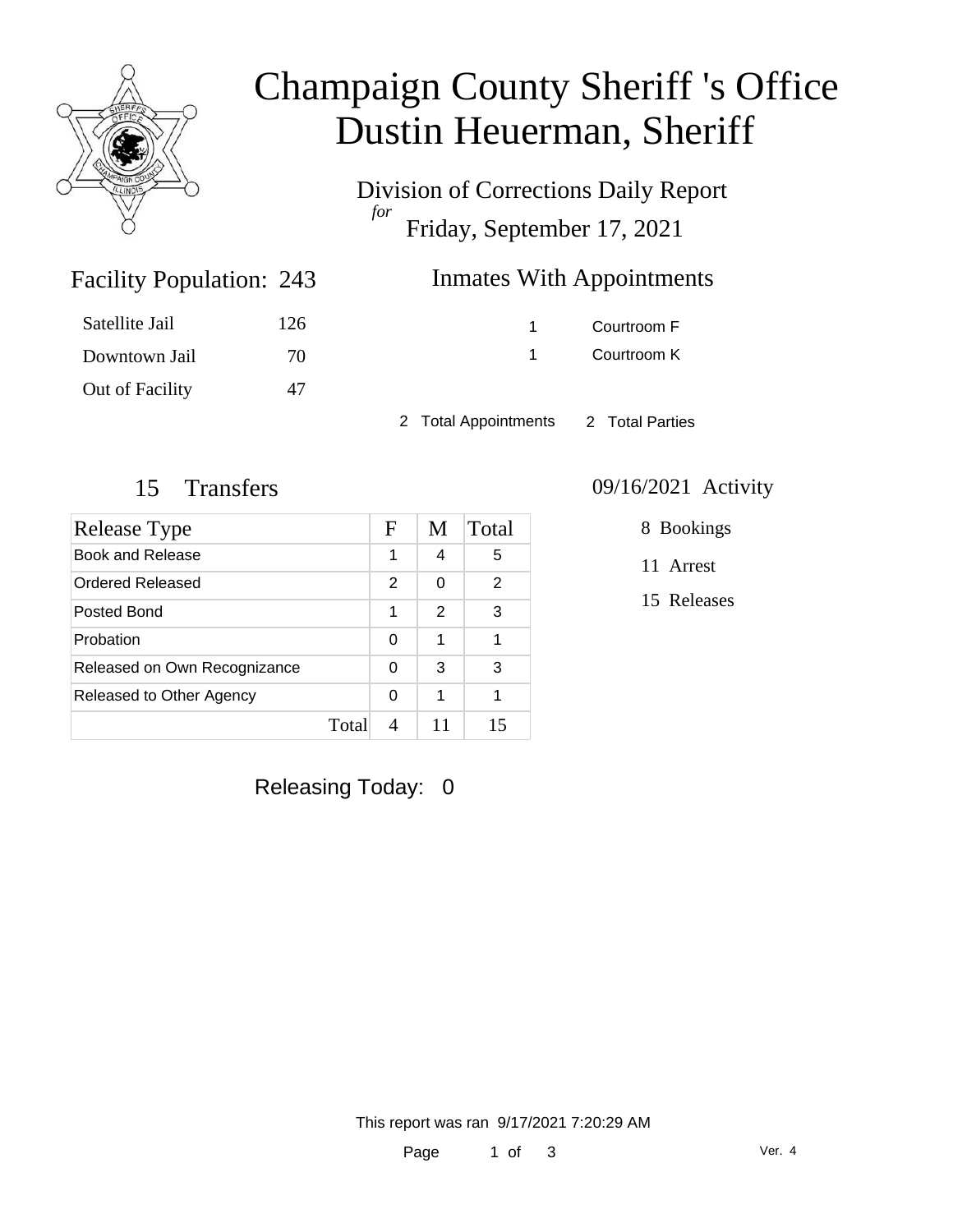

# Champaign County Sheriff 's Office Dustin Heuerman, Sheriff

Division of Corrections Daily Report *for* Friday, September 17, 2021

Custody Status Count

- Civil Other 1
- Civil Sentenced CCCC 1
- Electronic Home Dentention 18
	- Felony Arraignment 6
		- Felony Other 2
	- Felony Pre-Sentence 5
		- Felony Pre-Trial 164
	- Felony Pre-Trial DUI 1
	- Felony Sentenced CCSO 4
	- Felony Sentenced IDOC 13
		- Hold Other 3
		- Hold Sentenced IDOC 2
		- Misdemeanor Pre-Trial 2
			- Petition to Revoke 6
			- Remanded to DHS 15
				- Total 243

This report was ran 9/17/2021 7:20:29 AM